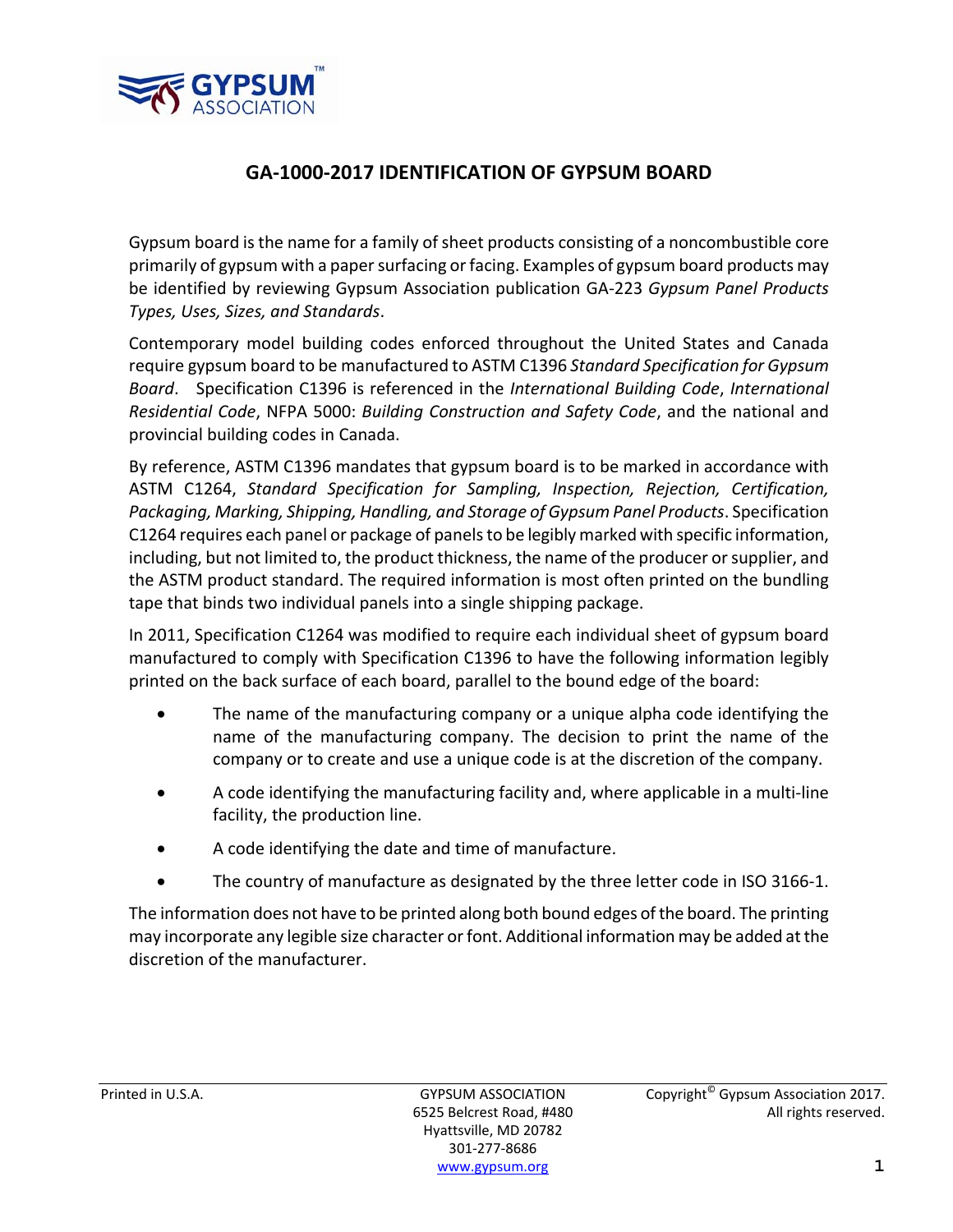A sample code might appear as follows:



The three letter country identification code is the current alpha‐3 code as published in ISO 3166‐1, *Codes for the representation of names of countries and their sub‐divisions – Part 1: Country codes*. A copy of the standard is available from International Organization for Standardization (ISO), Geneva, Switzerland. www.iso.org

To facilitate identification, a truncated version of the codes listed in the standard appears below. The list displays the origin code for the countries that regularly or occasionally provide gypsum board in or export to the United States. Additional information on country of origin codes may be obtained from the ISO 3166-1 standard or by contacting the Gypsum Association.

| <b>ISO Alpha-3 Code</b> | <b>ISO Country Name (English)</b> |
|-------------------------|-----------------------------------|
| BEL                     | <b>Belgium</b>                    |
| BRA                     | Brazil                            |
| CAN                     | Canada                            |
| <b>CHN</b>              | China                             |
| COL                     | Colombia                          |
| DEU                     | Germany                           |
| <b>DNK</b>              | Denmark                           |
| HON                     | Honduras                          |
| ITA                     | Italy                             |
| MEX                     | Mexico                            |
| USA                     | United States of America          |

The requirement mandating the labeling of each individual panel applies to all gypsum board manufactured to the ASTM C1396 standard with the exception of board that is packaged as single, unbound panels in multi-panel units. These units are typically packaged to meet specific contractual requirements, most often to satisfy manufacturing requirements established by the manufactured or modular housing industry, and as such cannot legibly be labeled as individual units. As a result, the standard permits multi-panel units to be labeled as a palletized packaging unit.